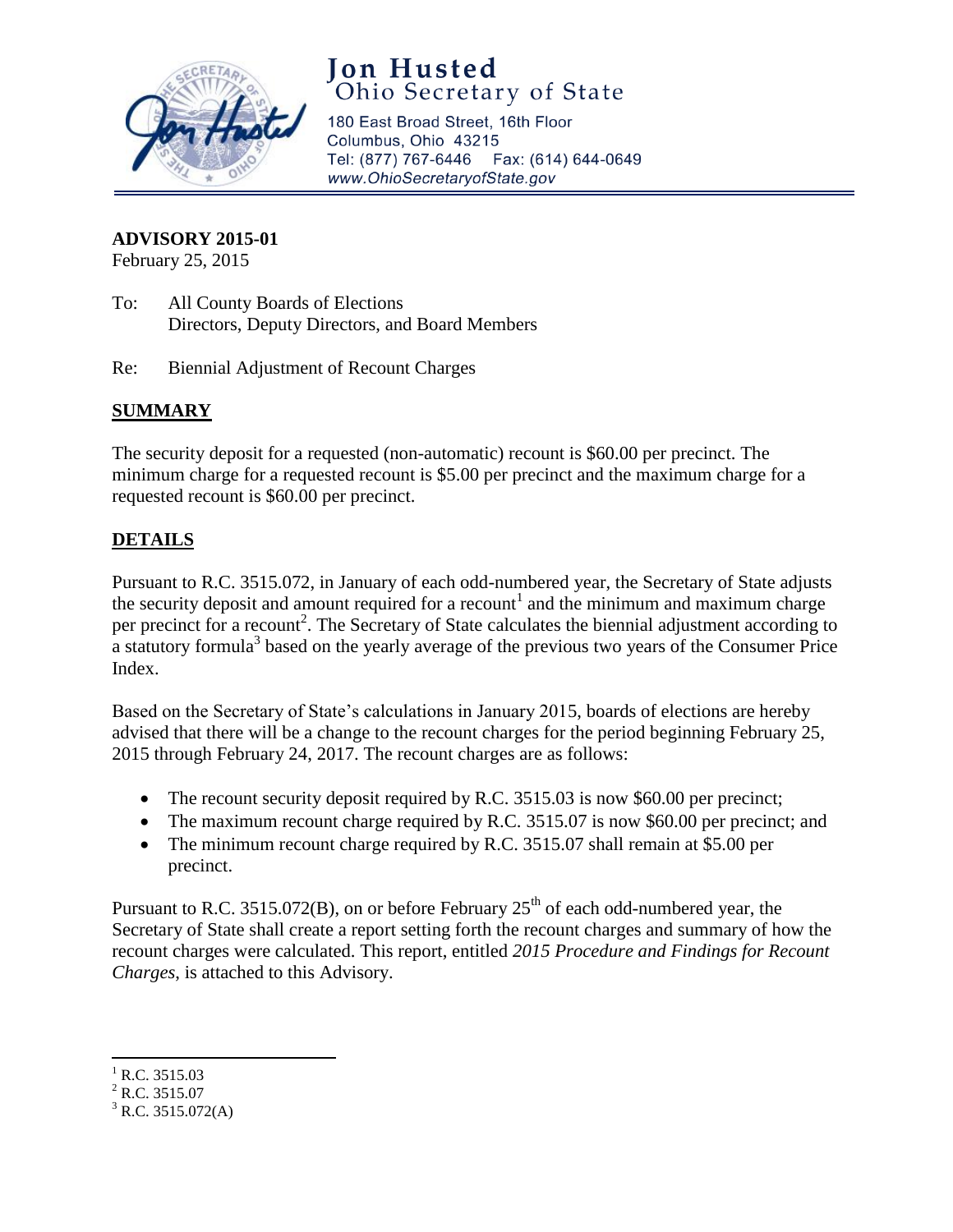If you have any questions regarding this Advisory, please contact the Secretary of State's elections counsel assigned to your county at (614) 466-2585.

Sincerely, Jon Husted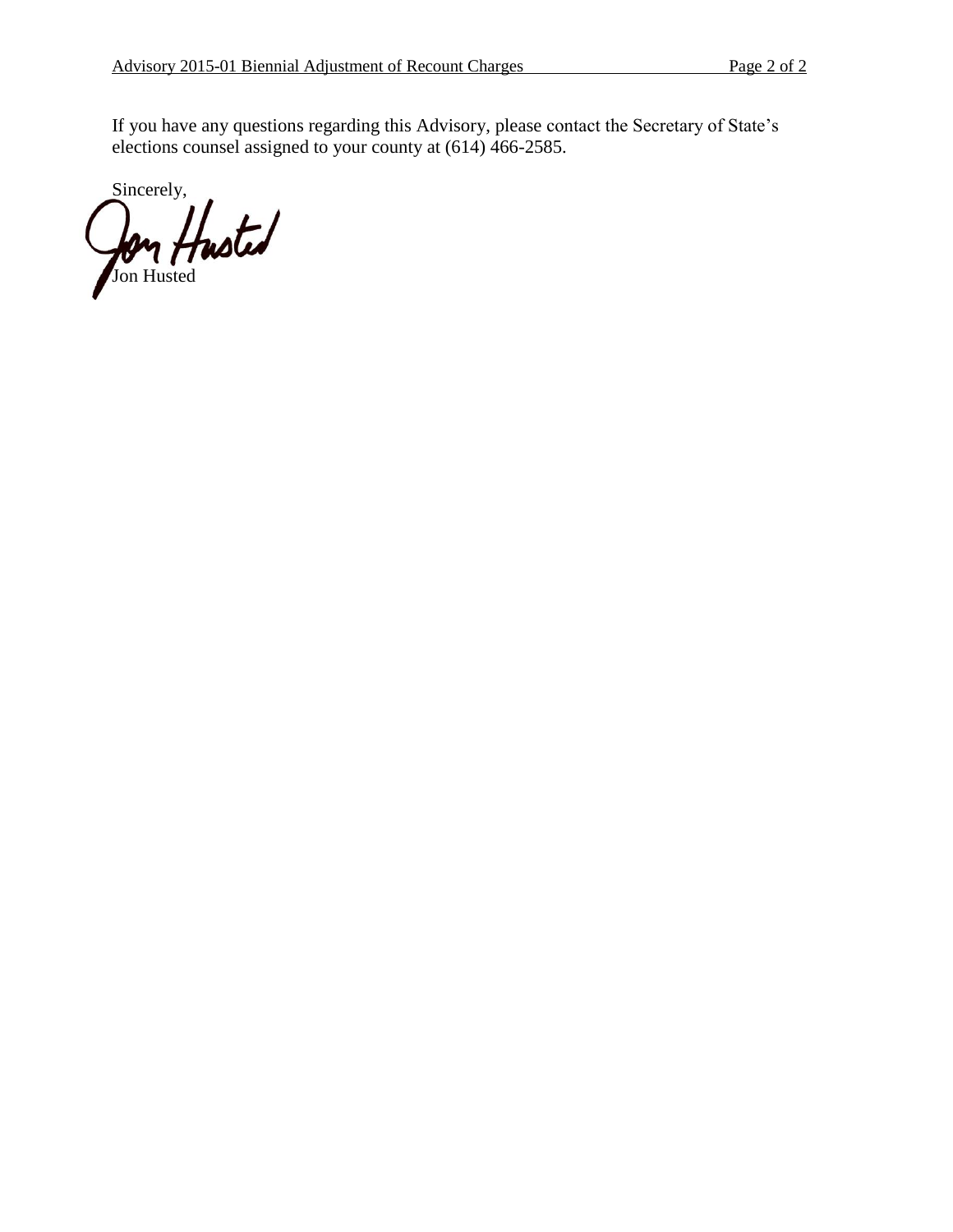

# *2015*

# **Procedure and Findings For Recount Charges**

*Effective*

**February 25, 2015 – February 24, 2017**

**Jon Husted Ohio Secretary of State 180 E. Broad Street, 15th Floor Columbus, Ohio 43215 (614) 466-2585**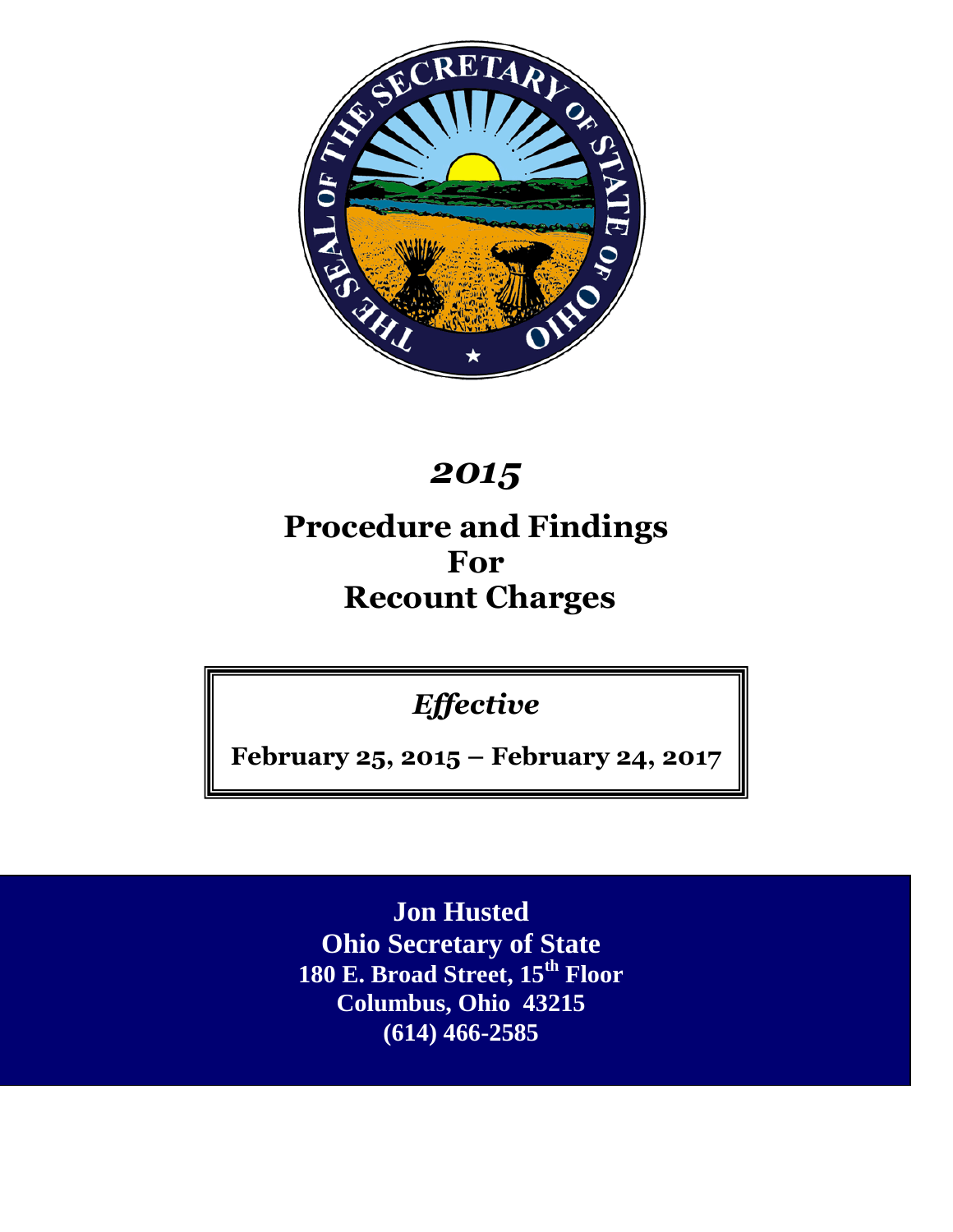### **Summary of Procedure and Findings Recount Charges (Amended)**

Pursuant to division (B)(3) of section 3515.072 of the Revised Code, the secretary of state issues this report setting forth the amount required to be deposited with a board of elections at the time a recount application is filed for each precinct to be recounted under section 3515.03 of the Revised Code and the minimum and maximum per precinct charge for a recount under section 3515.07 of the Revised Code. These charges will apply for the period beginning February 25, 2015, through February 24, 2017.

In January of each odd-numbered year, the secretary of state, in accordance with section 3515.072 of the Revised Code, adjusts the minimum security deposit amount and the minimum and maximum charge per precinct for a requested recount of election results specified in sections 3515.03 and 3515.07 of the Revised Code. The adjustments are based on the yearly average of the previous two years of the Consumer Price Index for All Urban Consumers (the "CPI"). Using the 2005 yearly average as the base year, the secretary of state compares the most current average CPI with that determined in the preceding odd-numbered year and determines the percentage increase or decrease. The percentage increase in CPI from 2012 to 2014 is three and one-tenth percent (3.1%).

The three and one-tenth percent (3.1%) increase is then multiplied by the actual dollar figure for the minimum security deposit amount specified in section 3515.03 of the Revised Code and by the actual dollar figures for the minimum and maximum per precinct charges for a requested recount specified in section 3515.07 of the Revised Code, as determined in the previous odd-numbered year. The product is added to the corresponding actual dollar figure determined in the previous odd-numbered year to calculate the new requested recount charges.

However, under section 3515.072 of the Revised Code, if the resulting amount is less than five dollars, then the secretary of state shall retain a record of the resulting amount and the manner in which it was calculated, but shall not make an adjustment unless the resulting amount, when added to the resulting amount calculated in each prior odd-numbered year since the last adjustment was made, equals or exceeds five dollars.

Appendix A of this report details how the minimum security deposit amount and the minimum and maximum per precinct recount charges were calculated for the period February 25, 2015, through February 24, 2017. In summary, because the resulting calculation to the minimum security deposit amount and the per precinct maximum charge is equal to five dollars, the charge will increase to sixty dollars under sections 3515.03 and 3515.07. The minimum amount an applicant for a requested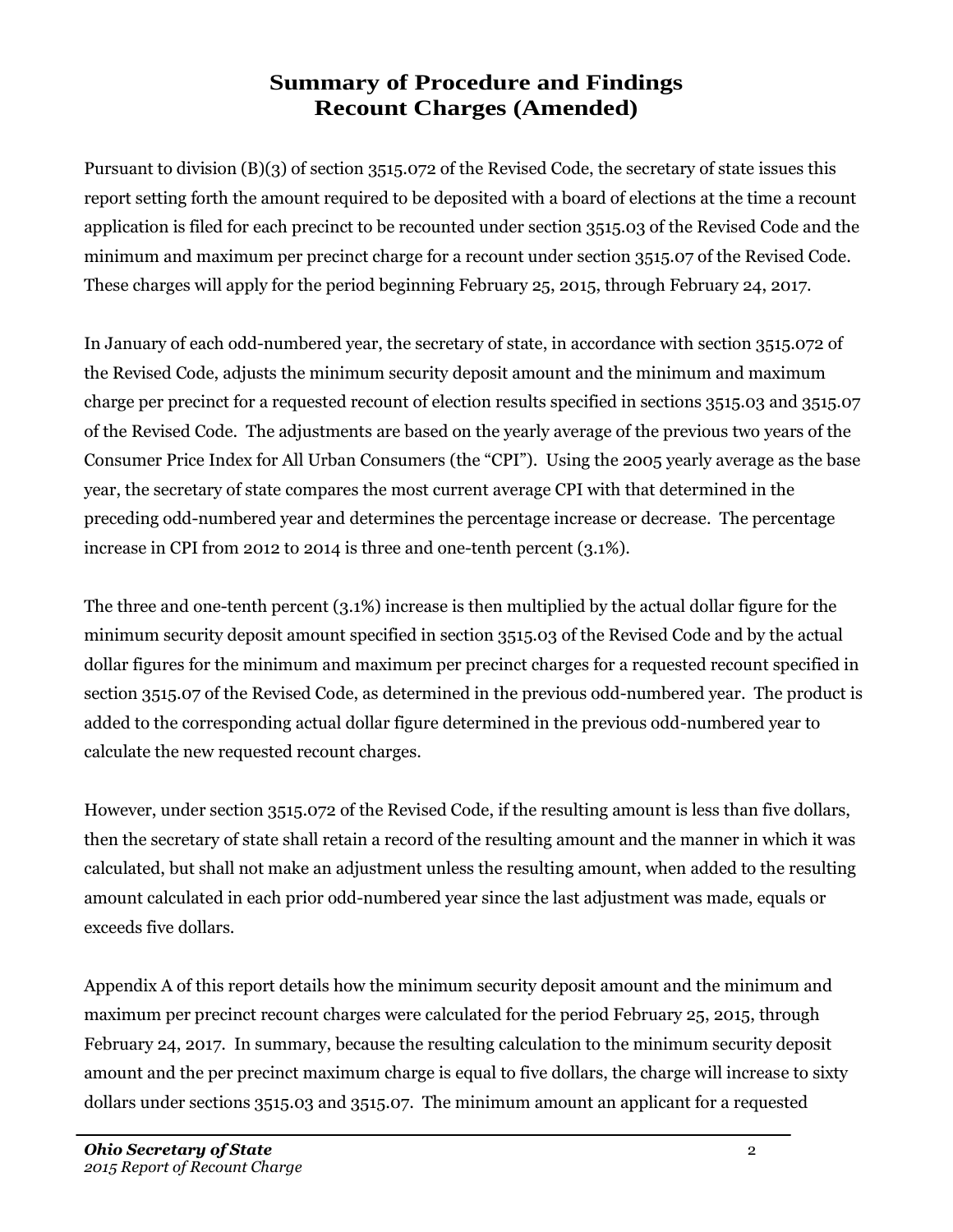recount shall deposit with a board of elections at the time a recount application is filed for each precinct to be recounted under section 3515.03 of the Revised Code shall be sixty dollars. Similarly, the per precinct charge for a recount under section 3515.07 of the Revised Code shall not be more than sixty dollars or less than five dollars for each precinct the votes of which were recounted.

This report and all related documents are available for inspection and copying at the office of the secretary of state.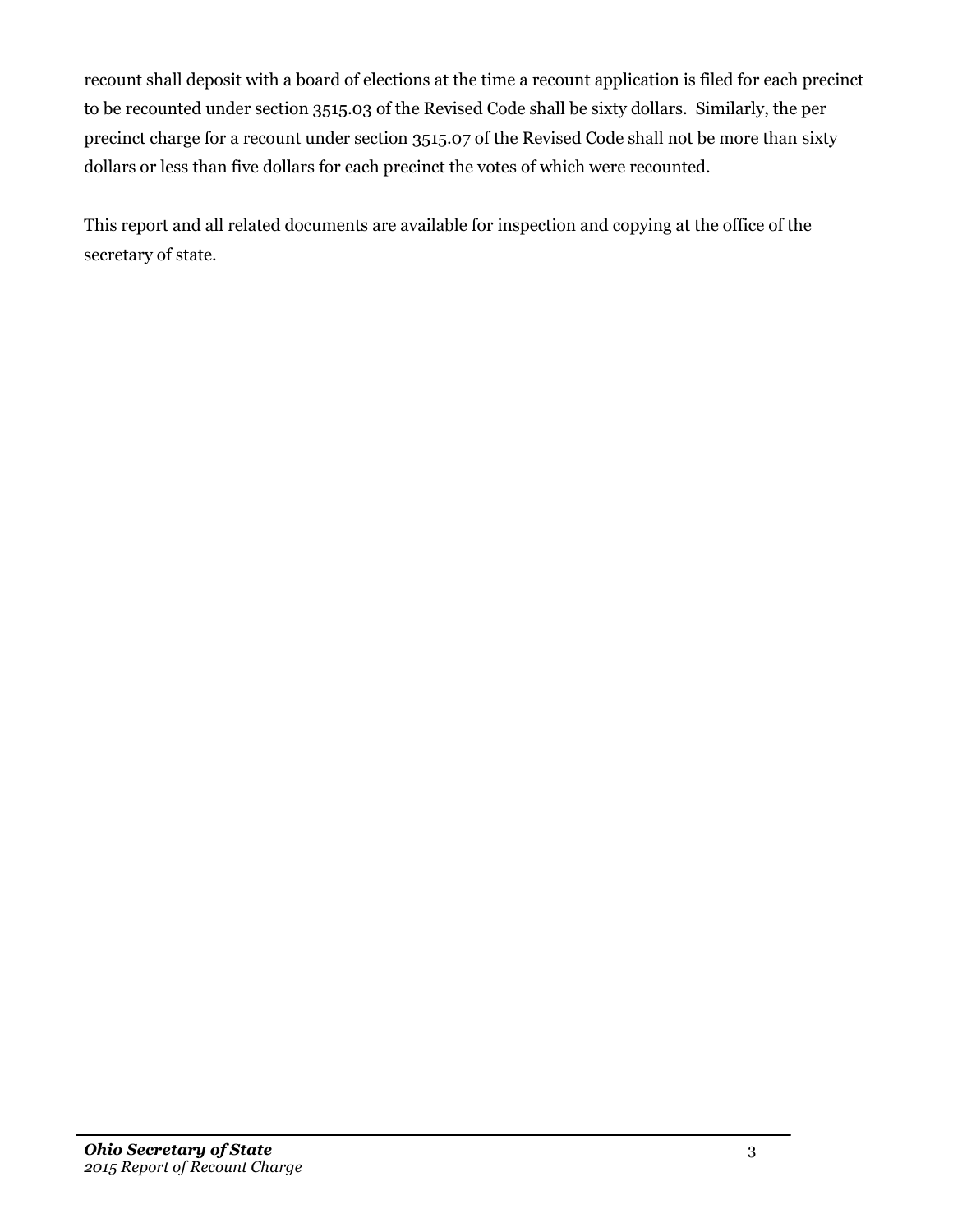### **Appendix A 2015 Recount Charges (Amended)**

The calculations to determine whether the recount charges in sections 3515.03 and 3515.07 of the Revised Code shall be adjusted were performed pursuant to division (A) of section 3515.072 of the Revised Code.

#### **R.C. 3515.03**

In 2013, the minimum amount to be deposited with a board of elections at the time a recount application is filed for each precinct was fifty-five dollars. The 2013 minimum amount with prior CPI increases totaled \$58.64. This amount was multiplied by the CPI increase of 3.1% to equal \$ (\$58.64 x  $0.031 = $1.82$ .

The 2015 amount was added to the resulting amount calculated in 2013, the prior odd-numbered years.

Because the resulting amount exceeds five dollars, an adjustment of five dollars will be made to the minimum security deposit amount for a requested recount under R.C. 3515.03. Accordingly, the amount required to be deposited with a board of elections at the time a recount application is filed for each precinct to be recounted under R.C. 3515.03 is sixty dollars.

### **R.C. 3515.07**

In 2013, the minimum and maximum per precinct charges for a recount were five dollars and fifty-five dollars. These minimum and maximum amounts with prior year CPI increases were multiplied by the CPI increase of 3.1% to equal \$0.18 cents (\$5.86 x 0.031 = \$0.018) and \$1.82 (\$58.64 x 0.031 = \$1.82).

In accordance with R.C. 3515.072(A), the 2015 resulting amounts were added to the resulting amounts calculated in the prior odd-numbered years:

- Minimum recount charge:
	- o 2007 increase \$0.16
	- o 2009 increase \$0.34
	- o 2011 increase \$0.07
	- o 2013 increase \$0.29
	- o 2015 increase \$0.18
	- o Total increase \$1.04